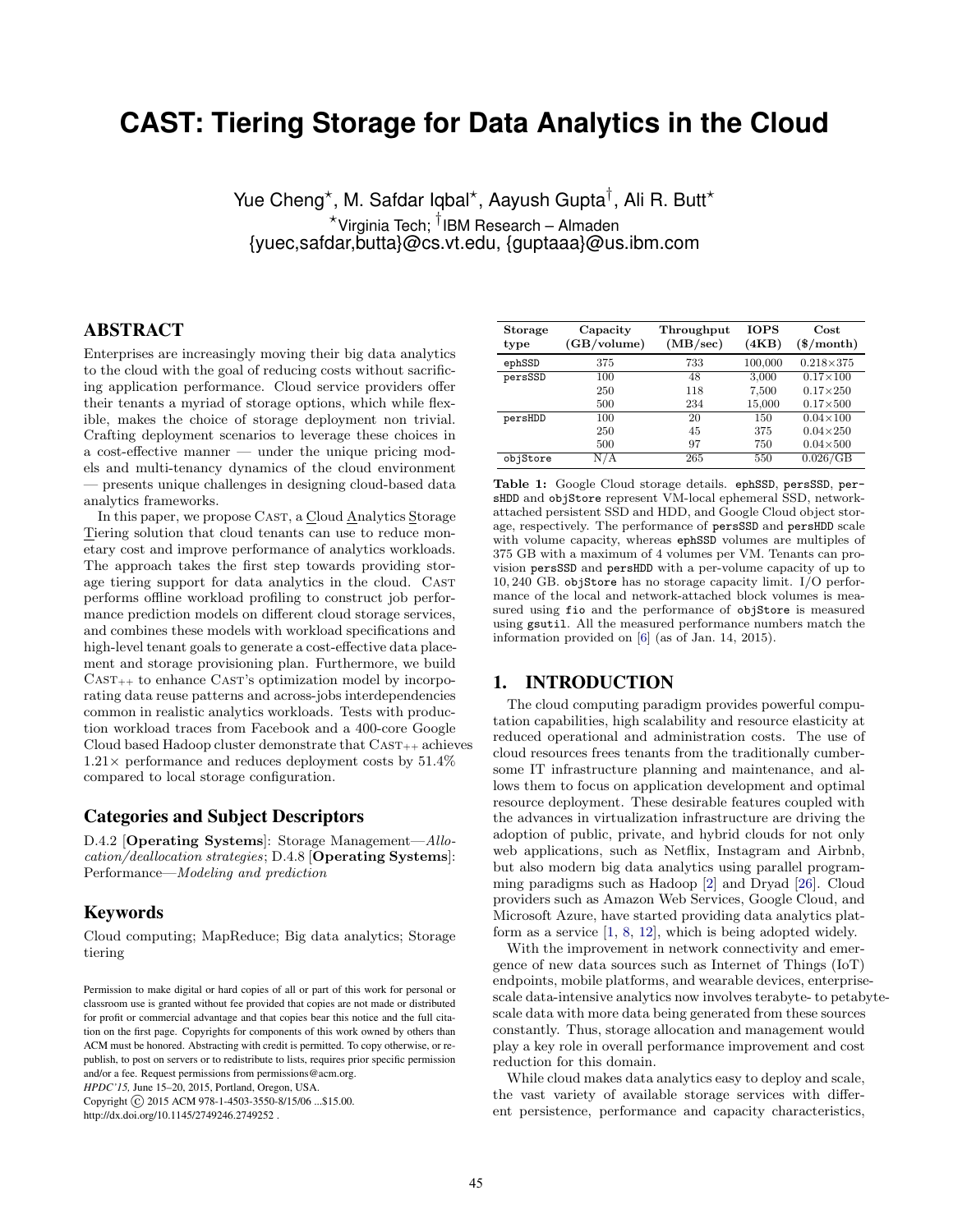presents unique challenges for deploying big data analytics in the cloud. For example, Google Cloud Platform provides four different storage options as listed in Table [1.](#page-0-0) While ephSSD offers the highest sequential and random I/O performance, it does not provide data persistence (data stored in ephSSD is lost once the associated VMs are terminated). Network-attached persistent block storage services using persHDD or persSSD as storage media are relatively cheaper than ephSSD, but offer significantly lower performance. For instance, a 500 GB persSSD volume has about  $2 \times$  lower throughput and  $6\times$  lower IOPS than a 375 GB ephSSD volume. Finally, objStore is a RESTful object storage service providing the cheapest storage alternative and offering comparable sequential throughput to that of a large persSSD volume. Other cloud service providers such as AWS EC2 [\[5\]](#page-10-5), Microsoft Azure [\[4\]](#page-10-6), and HP Cloud [\[10\]](#page-10-7), provide similar storage services with different performance–cost trade-offs.

The heterogeneity in cloud storage services is further complicated by the varying types of jobs within analytics workloads, e.g., iterative applications such as KMeans and Pagerank, and queries such as Join and Aggregate. For example, in map-intensive Grep, the map phase accounts for the largest part of the execution time (mostly doing I/Os), whereas CPU-intensive KMeans spends most of the time performing computation. Furthermore, short-term (within hours) and long-term (daily, weekly or monthly) data reuse across jobs is common in production analytics workloads [\[18,](#page-11-1) [15\]](#page-10-8). As reported in [\[18\]](#page-11-1), 78% of jobs in Cloudera Hadoop workloads involve data reuse. Another distinguishing feature of analytics workloads is the presence of workflows that represents interdependencies across jobs. For instance, analytics queries are usually converted to a series of batch processing jobs, where the output of one job serves as the input of the next job(s).

The above observations lead to an important question for the cloud tenants How do I (the tenant) get the most bangfor-the-buck with data analytics storage tiering/data placement in a cloud environment with highly heterogeneous storage resources? To answer this question, this paper conducts a detailed quantitative analysis with a range of representative analytics jobs in the widely used Google Cloud environment. The experimental findings and observations motivate the design of Cast, which leverages different cloud storage services and heterogeneity within jobs in an analytics workload to perform cost-effective storage capacity allocation and data placement.

Cast does offline profiling of different applications (jobs) within an analytics workload and generates job performance prediction models based on different storage services. It lets tenants specify high-level objectives such as maximizing tenant utility, or minimizing deadline miss rate. CAST then uses a simulated annealing based solver that reconciles these objectives with the performance prediction models, other workload specifications and the different cloud storage service characteristics to generate a data placement and storage provisioning plan. The framework finally deploys the workload in the cloud based on the generated plan. We further enhance our basic tiering design to build  $CAST_{++}$ , which incorporates the data reuse and workflow properties of an analytics workload.

Specifically, we make the following contributions in this paper:

- 1. We employ a detailed experimental study and show, using both qualitative and quantitative approaches, that extant hot/cold data based storage tiering approaches cannot be simply applied to data analytics storage tiering in the cloud.
- 2. We present a detailed cost-efficiency analysis of analytics workloads and workflows in a real public cloud environment. Our findings indicate the need to carefully evaluate the various storage placement and design choices, which we do, and redesign analytics storage tiering mechanisms that are specialized for the public cloud.
- 3. Based on the behavior analysis of analytics applications in the cloud, we design CAST, an analytics storage tiering management framework based on simulated annealing algorithm, which searches the analytics workload tiering solution space and effectively meets customers' goals. Moreover, CAST's solver succeeds in discovering non-trivial opportunities for both performance improvement and cost savings.
- 4. We extend our basic optimization solver to  $C_{\text{AST++}}$ that considers data reuse patterns and job dependencies.  $CAST_{++}$  supports cross-tier workflow optimization using directed acyclic graph (DAG) traversal.
- 5. We evaluate our tiering solver on a 400-core cloud cluster (Google Cloud) using production workload traces from Facebook. We demonstrate that, compared to a greedy algorithm approach and a series of key storage configurations,  $C_AST_{++}$  improves tenant utility by 52.9% – 211.8%, while effectively meeting the workflow deadlines.

# 2. BACKGROUND AND RELATED WORK

In the following, we provide a brief background of storage tiering, and categorize and compare previous work with our research.

Hot/Cold Data Classification-based Tiering Recent research [\[28,](#page-11-2) [34,](#page-11-3) [43\]](#page-11-4) has focused on improving storage cost and utilization efficiency by placing hot/cold data in different storage tiers. Guerra et. al.[\[22\]](#page-11-5) builds an SSD-based dynamic tiering system to minimize cost and power consumption, and existing works handle file system and block level I/Os (e.g., 4 – 32 KB) for POSIX-style workloads (e.g., server, database, file systems, etc.). However, the cost model and tiering mechanism used in prior approaches cannot be directly applied to analytics batch processing applications running in a public cloud environment, mainly due to cloud storage and analytics workload heterogeneity. In contrast, our work provides insights into design of a tiered storage management framework for cloud-based data analytics workloads.

Fine-Grained Tiering for Analytics Storage tiering has been studied in the context of data-intensive analytics batch applications. Recent analysis [\[23\]](#page-11-6) demonstrates that adding a flash tier for serving reads is beneficial for HDFS-based HBase workloads with random I/Os. As opposed to HBase I/O characteristics, typical MapReduce-like batch jobs issues large, sequential I/Os [\[40\]](#page-11-7) and run in multiple stages (map, shuffle, reduce). Hence, lessons learned from HBase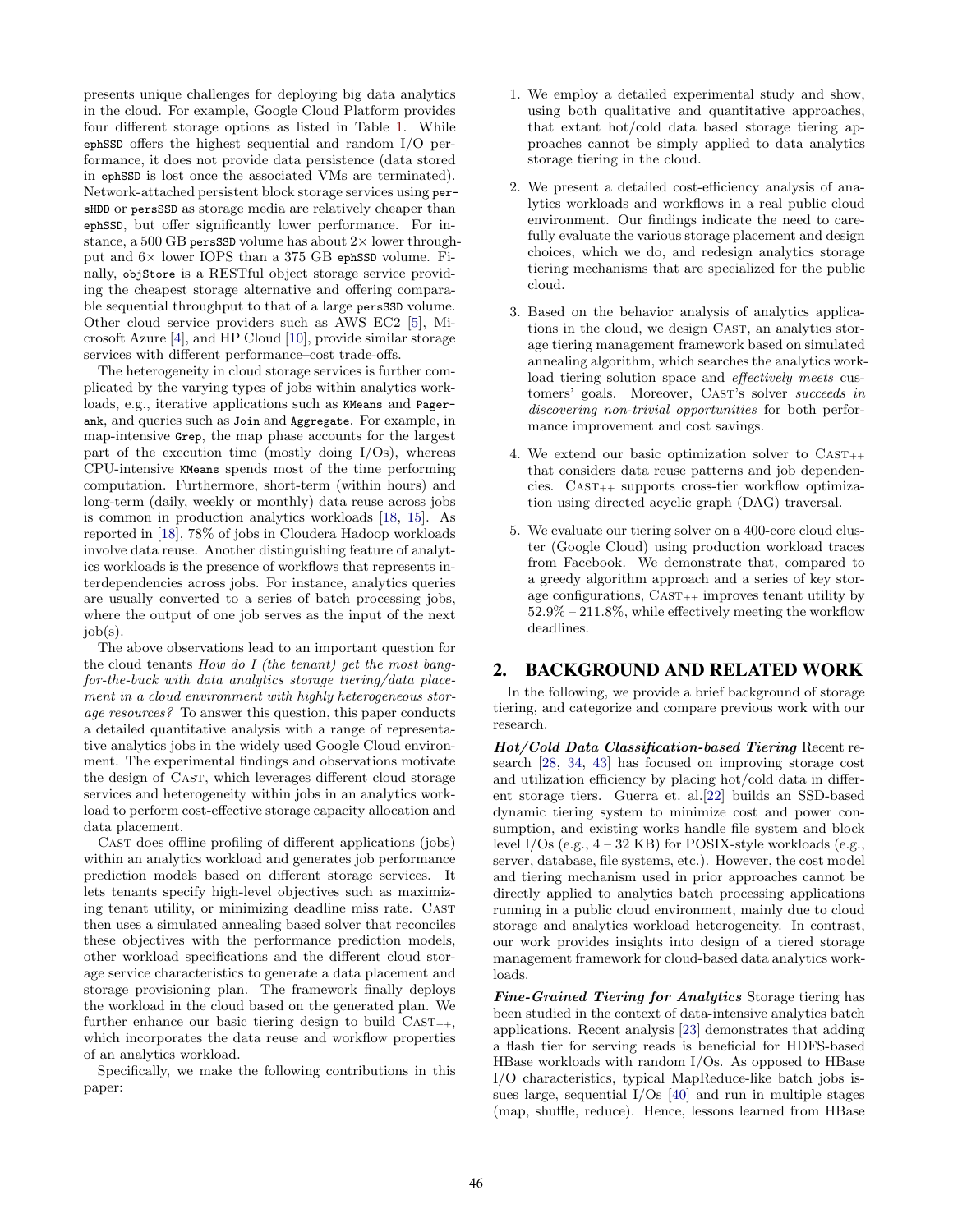tiering are not directly applicable to such analytics workloads. hatS [\[31\]](#page-11-8) and open source Hadoop community [\[9\]](#page-10-9) have taken the first steps towards integrating heterogeneous storage devices in HDFS for local clusters. However, the absence of task-level tier-aware scheduling mechanisms implies that these HDFS block granularity tiering approaches cannot avoid stragglers within a job, thus achieving limited performance gains if any. PACMan [\[15\]](#page-10-8) solves this slowtier straggler problem by using a memory caching policy for small jobs whose footprint can fit in the memory of the cluster. Such caching approaches are complementary to CAST as it provides a coarse-grained, static data placement solution for a complete analytics workload in different cloud storage services.

Cloud Resource Provisioning Considerable prior work has examined ways to automate resource configuration and provisioning process in the cloud. Frugal Cloud File System (FCFS) [\[39\]](#page-11-9) is a cost-effective cloud-based file storage that spans multiple cloud storage services. In contrast to POSIX file system workloads, modern analytics jobs (focus of our study) running on parallel programming frameworks like Hadoop demonstrate very different access characteristics and data dependencies (described in Section [3\)](#page-2-0); requiring a rethink of how storage tiering is done to benefit these workloads. Other works such as Bazaar [\[27\]](#page-11-10) and Conductor [\[44\]](#page-11-11), focus on automating cloud resource deployment to meet cloud tenants' requirements while reducing deployment cost. Our work takes a thematically similar view — exploring the trade-offs of cloud services — but with a different scope that targets data analytics workloads and leverages their unique characteristics to provide storage tiering. Several systems [\[14,](#page-10-10) [37\]](#page-11-12) are specifically designed to tackle flash storage allocation inefficiency in virtualization platforms. In contrast, we explore the inherent performance and cost trade-off of different storage services in public cloud environments.

Analytics Workflow Optimization A large body of research [\[45,](#page-11-13) [35,](#page-11-14) [21,](#page-11-15) [36,](#page-11-16) [33\]](#page-11-17) focuses on Hadoop workflow optimizations by integrating workflow-aware scheduler into Hadoop or interfacing Hadoop with a standalone workflow scheduler. Our workflow enhancement is orthogonal and complements these works as well  $-$  CAST<sub>++</sub> exploits cloud storage heterogeneity and performance scaling property, and uses opportunities for efficient data placement across different cloud storage services to improve workflow execution. Workflow-aware job schedulers can leverage the data placement strategy of  $CAST_{++}$  to further improve analytics workload performance.

# <span id="page-2-0"></span>3. A CASE FOR CLOUD STORAGE TIER-ING

In this section, we first establish the need for cloud storage tiering for data analytics workloads. To this end, we characterize the properties of applications that form a typical analytics workload and demonstrate the impact of these properties on the choice of cloud storage services. We then argue that extant tiering techniques, such as hot/cold data based segregation and fine-grained partitioning within a single job, are not adequate; rather a course-grained, job-level storage service tiering is needed for cloud-based data analytics.

<span id="page-2-1"></span>

| App.                                                                                   | $I/O$ -intensive |   |                | <b>CPU-intensive</b> |  |
|----------------------------------------------------------------------------------------|------------------|---|----------------|----------------------|--|
|                                                                                        | Map              |   | Shuffle Reduce |                      |  |
| Sort                                                                                   |                  |   |                |                      |  |
| Join                                                                                   |                  |   |                |                      |  |
| Grep                                                                                   |                  |   |                |                      |  |
| KMeans                                                                                 | x                | х |                |                      |  |
| $\mathbf{m}$ . Let $\mathbf{a}$ . Obtain a constant of the start of a small continuous |                  |   |                |                      |  |

#### Table 2: Characteristics of studied applications.

# 3.1 Characterization of Data Analytics Workloads

We characterize the analytics workloads along two dimensions. First, we study the behavior of individual applications within a large workload when executed on parallel programming paradigms such as MapReduce — demonstrating the benefits of different storage services for various applications. Second, we consider the role of cross-job relationships (an analytics workload comprises multiple jobs each executing an application) and show how these interactions affect the choice of efficient data placement decisions for the same applications.

### *3.1.1 Experimental Study Setup*

We select four representative analytics applications that are typical components of real-world analytics workloads [\[18,](#page-11-1) [46\]](#page-11-18) and exhibit diversified I/O and computation characteristics, as listed in Table [2.](#page-2-1) Sort, Join and Grep are I/Ointensive applications. The execution time of Sort is dominated by the shuffle phase I/O, transferring data between mappers and reducers. In contrast, Grep spends most of its runtime in the map phase I/O, reading the input and finding records that match given patterns. Join represents an analytics query that combines rows from multiple tables and performs the join operation during the reduce phase, and thus is reduce intensive. KMeans is an iterative machine learning clustering application that spends most of its time in the compute phases of map and reduce iterations, which makes it CPU-intensive.

The experiments are performed in Google Cloud using a n1-standard-16 VM (16 vCPUs, 60 GB memory) with the master node on a n1-standard-4 VM (4 vCPUs, 15 GB memory). Intermediate data is stored on the same storage service as the original data, except for objStore, where we use persSSD for intermediate storage. Unless otherwise stated, all experiments in this section are conducted using the same compute resources but with different storage configurations as stated.

### <span id="page-2-2"></span>*3.1.2 Analysis: Application Granularity*

Figure [1](#page-3-0) depicts both the execution time of the studied applications and tenant utility for different choices of storage services. We define *tenant utility* (or simply "utility," used interchangeably) to be  $\frac{1/_{excitation\_time}}{cost \text{ in dollars}}$ . This utility metric is based on the tenants' economic constraints when deploying general workloads in the cloud. Figure [1](#page-3-0) (a) shows that ephSSD serves as the best tier for both execution time and utility for Sort even after accounting for the data transfer cost for both upload and download from objStore. This is because there is no data reduction in the map phase and the entire input size is written to intermediate files residing on ephSSD that has about  $2\times$  higher sequential bandwidth than persSSD. Thus, we get better utility from ephSSD than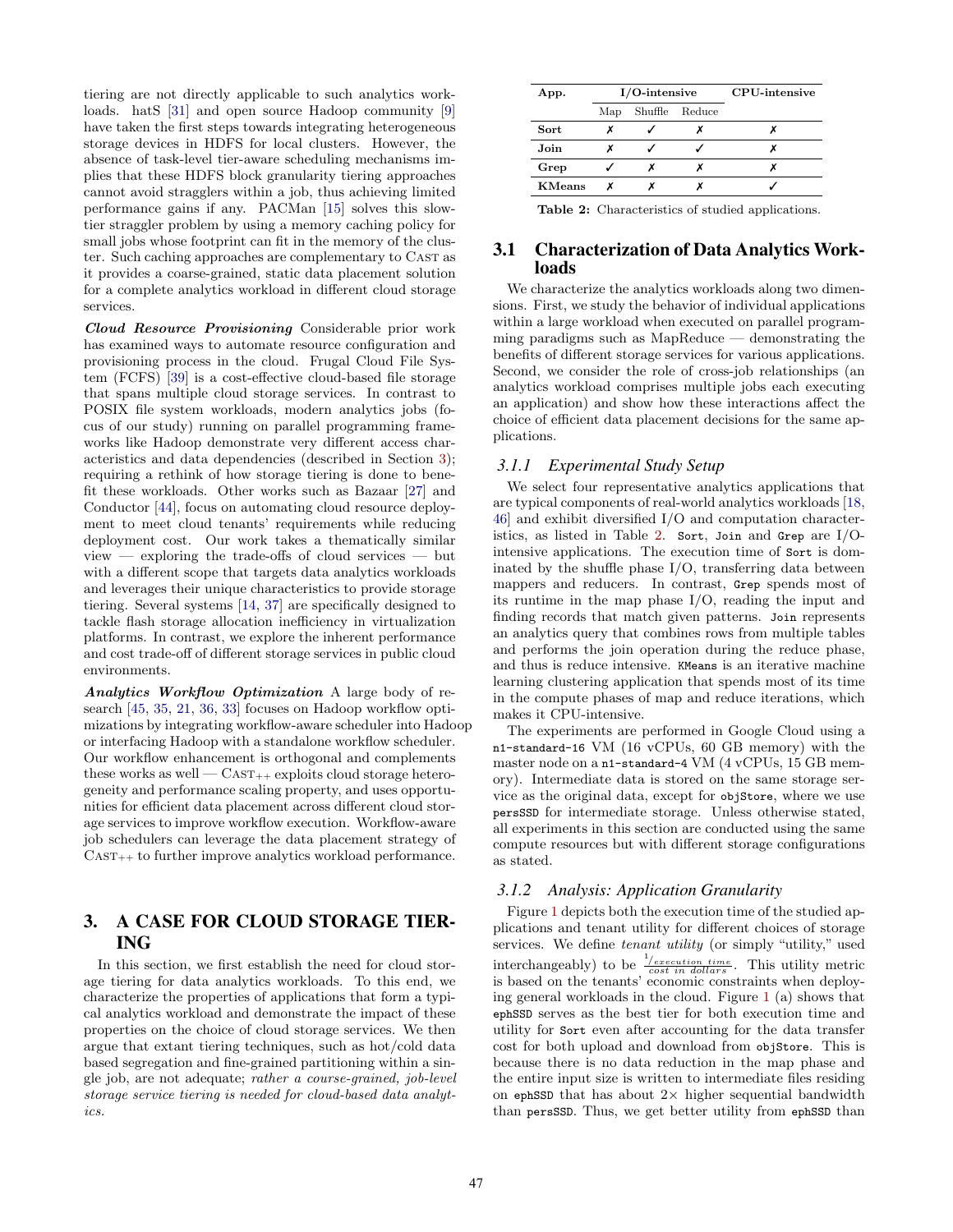<span id="page-3-0"></span>

Figure 1: Application performance and achieved tenant utility on different cloud storage tiers. ephSSD does not offer persistence, so we account for data transfer time (i.e., input download time from objStore and output upload time to objStore) and break down the ephSSD runtime into three parts. Applications that run on ephSSD incur storage cost that includes both the cost of ephSSD and objStore. Applications that run on objStore require either a local ephemeral disk or network-attached persistent disk for storing intermediate data. For this set of experiments, we used a 100 GB persSSD as intermediate data store. Each bar represents the average from three runs. Tenant utility is normalized to that of ephSSD.

<span id="page-3-1"></span>

Figure 2: Impact of scaling persSSD volume capacity for Sort and Grep. The regression model is used in CAST's tiering approach and is described in detail in §[4](#page-5-0). These tests are conducted on a 10-VM n1-standard-16 cluster.

persSSD, albeit at a slightly higher cost. On the other hand, Figure [1](#page-3-0) (b) shows that, Join works best with persSSD, while it achieves the worst utility on objStore. This is due to high overheads of setting up connections to request data transfers using the Google Cloud Storage Connector (GCS connector) for Hadoop APIs [\[7\]](#page-10-11) for the many small files generated by the involved reduce tasks. Grep's map-intensive feature dictates that its performance solely depends on sequential I/O throughput of the storage during the map phase. Thus, in Figure [1](#page-3-0) (c) we observe that both persSSD and objStore provide similar performance (both have similar sequential bandwidth as seen in Table [1\)](#page-0-0) but the lower cost of objStore results in about 34.3% higher utility than persSSD. Similarly, for the CPU-bound KMeans, while persSSD and persHDD provide similar performance, the lower cost of persHDD yields much better utility as shown in Figure [1](#page-3-0) (d).

Performance Scaling In Google Cloud, performance of network-attached block storage depends on the size of the volume, as shown in Table [1.](#page-0-0) Other clouds such as Amazon AWS offer different behavior but typically the block storage performance in these clouds can be scaled by creating logical volumes by striping (RAID-0) across multiple network-attached block volumes. In Figure [2,](#page-3-1) we study the impact of this capacity scaling on the execution time of two I/O-intensive applications, Sort and Grep (we also observe similar patterns for other I/O-intensive applications). For a network-attached persSSD volume, the dataset size of Sort is 100 GB and that of Grep is 300 GB. We observe that as the volume capacity increases from 100 GB to 200 GB, the run time of both Sort and Grep is reduced by 51.6% and 60.2%, respectively. Any further increase in capacity offers marginal benefits. This happens because in both these applications the I/O bandwidth bottleneck is alleviated when the capacity is increased to 200 GB. Beyond that, the execution time is dependent on other parts of the MapReduce framework. These observations imply that it is possible to achieve desired application performance in the cloud without resorting to unnecessarily over-provisioning of the storage and thus within acceptable cost.

Key Insights From our experiments, we infer the following. (i) There is no one storage service that provides the best raw performance as well as utility for different data analytics applications. (ii) For some applications, slower storage services, such as persHDD, may provide better utility and comparable performance to other costlier alternatives. (iii) Elasticity and scalability of cloud storage services should be leveraged through careful over-provisioning of capacity to reduce performance bottlenecks in I/O intensive analytics applications.

### <span id="page-3-2"></span>*3.1.3 Analysis: Workload Granularity*

We next study the impact of cross-job interactions within an analytics workload. While individual job-level optimization and tiering has been the major focus of a number of recent works [\[31,](#page-11-8) [32,](#page-11-19) [44,](#page-11-11) [25,](#page-11-20) [24,](#page-11-21) [17\]](#page-11-22), we argue that this is not sufficient for data placement in the cloud for analytics workloads. To this end, we analyze two typical workload characteristics that have been reported in production workloads [\[18,](#page-11-1) [15,](#page-10-8) [38,](#page-11-23) [23,](#page-11-6) [19\]](#page-11-24), namely data reuse across jobs, and dependency between jobs, i.e., workflows, within a workload.

Data Reuse across Jobs As reported in the analysis of production workloads from Facebook and Microsoft Bing [\[18,](#page-11-1) [15\]](#page-10-8), both small and large jobs exhibit data re-access patterns both in the short term, i.e., input data shared by multiple jobs and reused for a few hours before becoming cold, as well as in the long term, i.e., input data reused for longer periods such as days or weeks before turning cold. Henceforth, we refer to the former as reuse-lifetime (short) and the later as reuse-lifetime (long).

To better understand how data reuse affects data placement choices, we evaluate the tenant utility of each application under different reuse patterns. Figure [3](#page-4-0) shows that the choice of storage service changes based on data reuse patterns for different applications. Note that in both reuse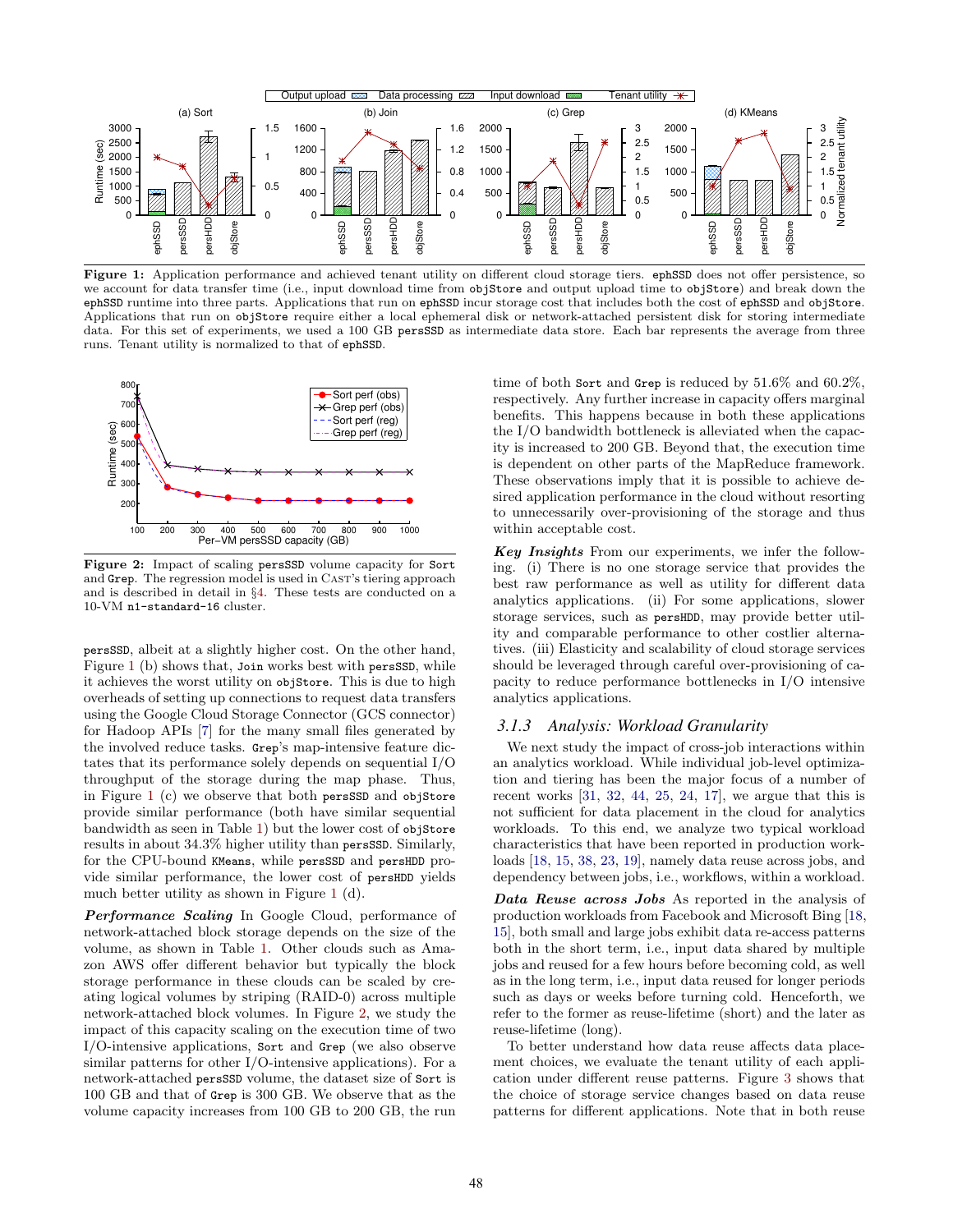<span id="page-4-0"></span>

Figure 3: Tenant utility under different data reuse patterns. reuse-lifetime (1 hr) represents re-accesses of the same data over a period of 1 hour and reuse-lifetime (1 week) represents data re-accesses over 1 week. Tenant utility is normalized to that of ephSSD.

cases we perform the same number of re-accesses (i.e., 7) over the specified time period. For instance, in reuse-lifetime (1 week), data is accessed once per day, i.e., 7 accesses in a week. Similarly, data is accessed once every 8 minutes in reuse-lifetime (1 hr)  $^1$ . For ephSSD, the input download overheads can be amortized by keeping the data in the ephemeral SSD, since the same data will be re-accessed in a very short period of time. This allows ephSSD to provide the highest utility for Join (Figure [3](#page-4-0) (b)) and Grep (Figure  $3(c)$  $3(c)$  for reuse-lifetime (1 hr). However, if the data is re-accessed only once per day (reuse-lifetime (1 week)), the cost of ephSSD far outweighs the benefits of avoiding input downloads. Thus, for Sort (Figure  $3$  (a)), objStore becomes the storage service of choice for reuse-lifetime (1 week). For similar cost reasons, persSSD, which demonstrates the highest utility for individual applications (Figure [1](#page-3-0) (b)), becomes the worst choice when long term re-accesses are considered. Furthermore, as expected, the behavior of CPUintensive KMeans (Figure [3](#page-4-0) (d)) remains the same across reuse patterns with highest utility achieved with persHDD, and the storage costs do not play a major role in its performance.

Workflows in an Analytics Workload An analytics workflow consists of a series of jobs with inter-dependencies. For our analysis, we consider the workflows where the output of one job acts as a part of an input of another job. Thus, a workflow can be abstracted as Directed Acyclic Graph (DAGs) of actions [\[3\]](#page-10-12). Prior research [\[33,](#page-11-17) [35\]](#page-11-14) has shown that not only overall completion times of individual jobs in a workflow an important consideration, but meeting completion time deadlines of workflows is also critical for satisfying Service-Level Objectives (SLOs) of cloud tenants.

Consider the following example to illustrate and support the above use case. Figure  $4(a)^2$  $4(a)^2$  lists four possible tiering plans for a four-job workflow. The workflow consists of four jobs and represents a typical search engine log analysis. Figure  $4(a)$  (i) and Figure  $4(a)$  (ii) depict cases where a single storage service, objStore and persSSD, respectively, is used for the entire workflow. As shown in Figure [4\(b\),](#page-5-2) the complex nature of the workflow not only makes these two data placement strategies perform poorly (missing a hypothetical deadline of 8, 000 seconds) but also results in high costs compared to the other two hybrid storage plans. On the other hand, both the hybrid storage services meet the deadline. Here, the output of one job is pipelined to another storage service where it acts as an input for the subsequent job in the workflow. If the tenant's goal is to pick a strategy that provides the lowest execution time, then the combination objStore+ephSSD shown in Figure [4\(b\)](#page-5-2) provides the best result amongst the studied plans. However, if the tenant wants to choose a layout that satisfies the dual criteria of meeting the deadline and providing the lowest cost (among the considered plans), then the combination objStore+ephSSD+persSSD — that reduces the cost by  $7\%$  compared to the other tiering plan — may be a better fit.

Key Insights From this set of experiments, we infer the following. (i) Not only do data analytics workloads require use of different storage services for different applications, the data placement choices also change when data reuse effects are considered. (ii) Complex inter-job requirements in workflows necessitate thinking about use of multiple storage services, where outputs of jobs from a particular storage service may be pipelined to different storage tiers that act as inputs for the next jobs. (iii) Use of multiple criteria by the tenant, such as workflow deadlines and monetary costs, adds more dimensions to a data placement planner and requires careful thinking about tiering strategy.

# 3.2 Shortcomings of Traditional Storage Tiering Strategies

In this following, we argue that traditional approaches to storage tiering are not adequate for being used for analytics workloads in the cloud.

Heat-based Tiering A straw man tiering approach that considers the monetary cost of different cloud storage mediums is to place hot data on ephSSD; semi-hot data on either persSSD or persHDD; and cold data on the cheapest objStore. Heat metrics can include different combinations of access frequencies, recency, etc. But the performance–cost model for cloud storage for analytics workloads is more complicated due to the following reasons. (1) The most expensive cloud storage tier (ephSSD) may not be the best tier for hot data, since the ephemeral SSD tier typically provides no persistence guarantee — the VMs have to persist for ensuring that all the data on ephemeral disks stays available, potentially increasing monetary costs. ephSSD volumes are fixed in size (Table [1\)](#page-0-0) and only 4 volumes can be attached to a VM. Such constraints can lead to both under-provisioning (requiring

<sup>&</sup>lt;sup>1</sup>While re-access frequency can vary for different reuselifetimes, we selected these two cases to highlight the changes in data placement options for the same applications due to different data reuse patterns.<br><sup>2</sup>We do not show utility results of Pagerank because it ex-

hibits the same behavior as KMeans in §[3.1.2](#page-2-2).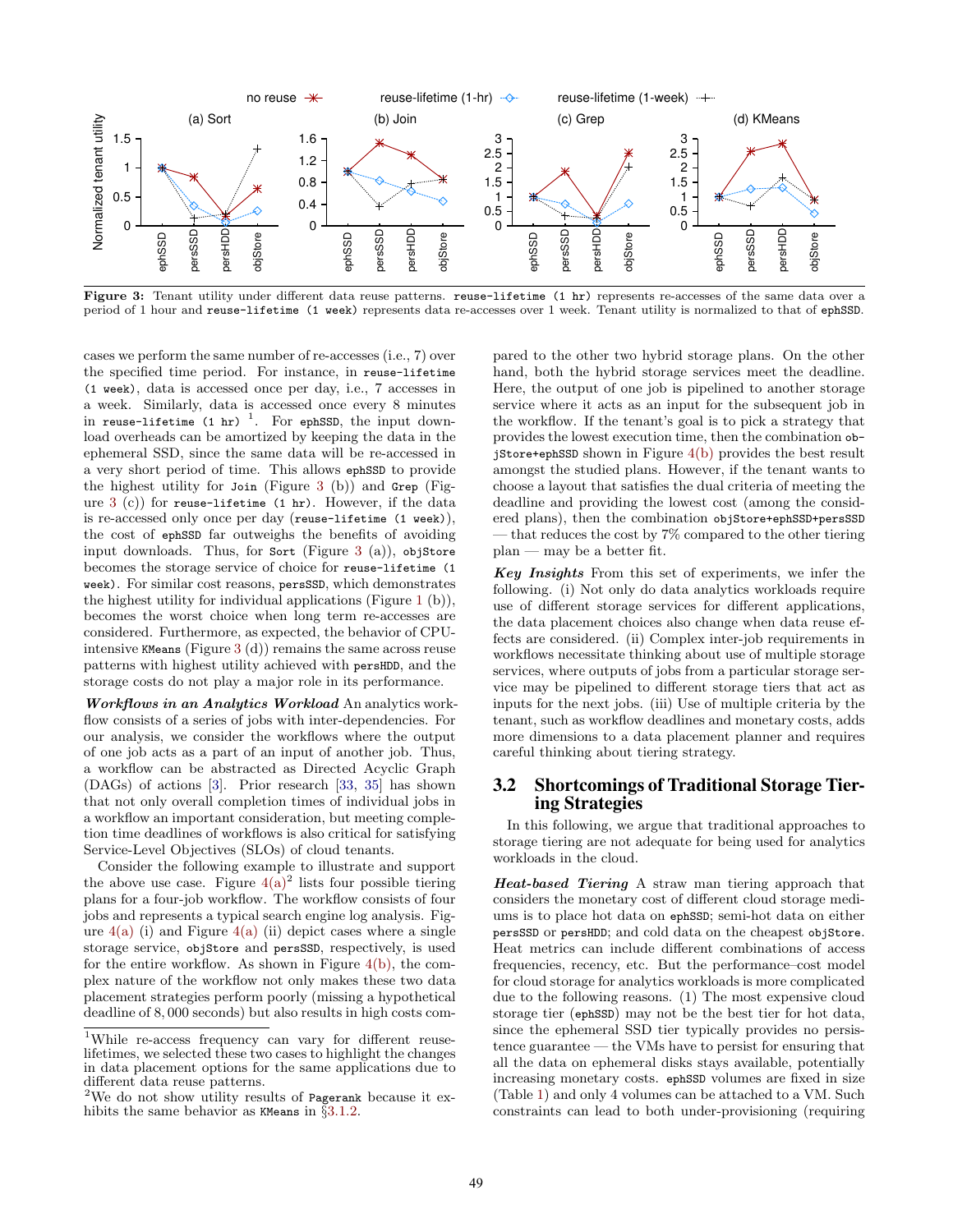<span id="page-5-1"></span>

Figure 4: Possible tiering plans for a simple 4-job workflow. Storage medium in parentheses indicates where the input of the job is stored. For instance, Pagerank 20G (objStore) -> Join 120G (persSSD) means that the input and intermediate data of job Pagerank is stored on objStore, and the output is placed on persSSD and then consumed by the job Join as input. The output of Pagerank is 386 MB and consists of pageIDs, and hence is not shown being added to the input of Join.

more VMs to be started) and over-provisioning (wasting capacity for small datasets), in turn reducing utility. (2) Furthermore, analytics applications may derive better utility from cheaper tiers than their more expensive counterparts.

Fine-Grained Tiering Recently, hatS [\[31\]](#page-11-8) looked at a tiered HDFS implementation that utilizes both HDDs and SSDs to improve single job performance. Such approaches focus on fine-grained tiering within a single job. While this can be useful for on-premise clusters where storage resources are relatively fixed and capacity of faster storage is limited [\[23\]](#page-11-6), it provides few benefits for cloud-based analytics workloads where resources can be elastically provisioned. Furthermore, maintaining heat metrics at a fine-grained block or file level may be spatially prohibitive (DRAM requirements) for a big data analytics workload with growing datasets.

We contend that instead of looking at block or file-level partitioning, a more coarse-grained approach that performs job-level tiering, is needed for cloud-based analytics. To illustrate this, in Figure [5](#page-5-3) we measure the performance of Grep under various placement configurations (using default Hadoop task scheduler and data placement policy) for a 6 GB input dataset requiring 24 map tasks scheduled as a single wave. As shown in Figure  $5(a)$ , partitioning data across a faster ephSSD and slower persSSD tier does not improve performance. The tasks on slower storage media dominate the execution time. We further vary the partitioning by increasing the fraction of input data on faster ephSSD (Figure  $5(b)$ ). We observe that even if  $90\%$  of the data is on the faster tier, the performance of the application does not improve, highlighting the need for job-level data partitioning. Such an "all-or-nothing" [\[15\]](#page-10-8) data placement policy, i.e., placing the whole input of one job in one tier, is likely to yield good performance. This policy is not only simple to realize, but also maps well to both the characteristics of analytics workloads and elasticity of cloud storage services.

# <span id="page-5-0"></span>4. CAST FRAMEWORK

We build CAST, an analytics storage tiering framework that exploits heterogeneity of both the cloud storage and analytics workloads to satisfy the various needs of cloud

<span id="page-5-4"></span><span id="page-5-3"></span><span id="page-5-2"></span>

(a) ephSSD+persSSD, ephSSD+persHDD are hybrid storage configurations.



<span id="page-5-5"></span>(b) Fine-grained data partitioning within a job. Data is partitioned across faster ephSSD and slower persHDD.

Figure 5: Normalized runtime of Grep under different HDFS configurations. All runtime numbers are normalized to ephSSD 100% performance.

tenants. Furthermore,  $CAST_{++}$ , an enhancement to  $CAST$ , provides data pattern reuse and workflow awareness based on the underlying analytics framework. Figure [6](#page-6-0) shows the high-level overview of CAST operations and involves the following components. (1) The analytics *job performance es*timator module evaluates jobs execution time on different storage services using workload specifications provided by tenants. These specifications include a list of jobs, the application profiles, and the input data sizes for the jobs. The estimator combines this with compute platform information to estimate application run times on different storage services. (2) The tiering solver module uses the job execution estimates from the job performance estimator to generate a tiering plan that spans all storage tiers on the specific cloud provider available to the tenant. The objective of the solver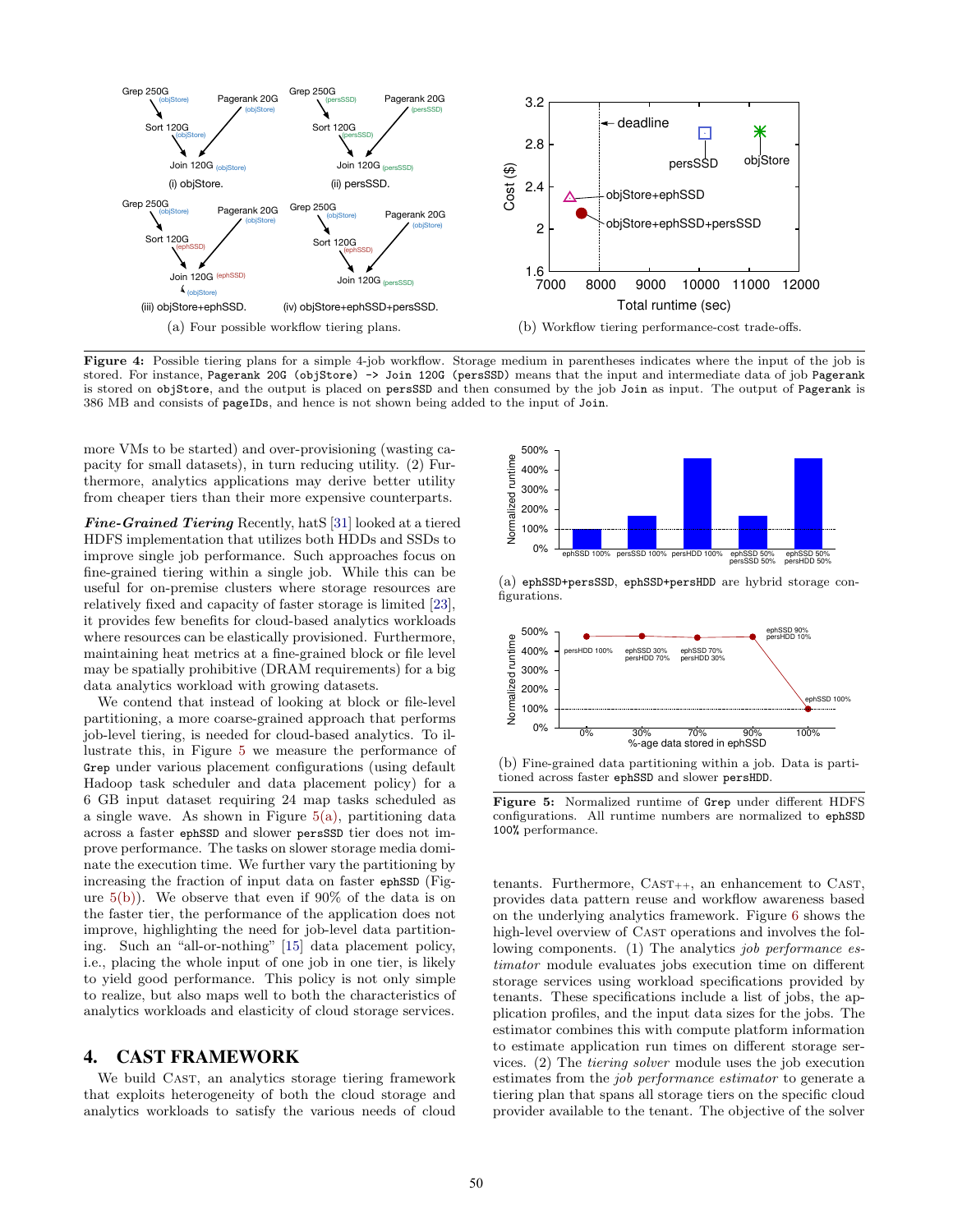<span id="page-6-0"></span>

Figure 6: Overview of CAST tiering framework.

is to satisfy the high-level tenants' goals such as achieving high utility or reducing deadline miss rates.

### 4.1 Estimating Analytics Job Performance

The well-defined execution phases of the MapReduce parallel programming paradigm [\[20,](#page-11-25) [27\]](#page-11-10) implies that the runtime characteristics of analytics jobs can be predicted with high accuracy. Moreover, extensive recent research has focused on data analytics performance prediction [\[42,](#page-11-26) [25,](#page-11-20) [24,](#page-11-21) [13,](#page-10-13) [41,](#page-11-27) [27\]](#page-11-10). We leverage and adapt MRCute [\[27\]](#page-11-10) model in CAST to predict job execution time, due to its ease-of-use, availability, and applicability to our problem domain.

Equation [1](#page-6-1) defines our performance prediction model. It consists of three sub-models — one each for the map, shuffle, and reduce phases — where each phase execution time is modeled as  $\#waves \times runtime$  per wave. A wave represents the number of tasks that can be scheduled in parallel based on the number of available slots. CAST places all the data of a job on a single storage service with predictable performance, and tasks (within a job) work on equi-sized data chunks. The estimator also models wave pipelining effects — in a typical MapReduce execution flow, the three phases in the same wave are essentially serialized, but different waves can be overlapped. Thus, the prediction model does not sacrifice estimation accuracy. The model simplifies the predictor implementation, which is another advantage of performing coarse-grained, job-level data partitioning.

$$
EST(\hat{\mathcal{R}}, \hat{\mathcal{M}}(s_i, \hat{\mathcal{L}}_i)) = \underbrace{\boxed{\frac{m}{n_{vm}} \cdot m_c}}_{\text{# waves}} \cdot \underbrace{\left(\frac{input_i}{bw_{map}^{si}}\right)}_{\text{Runtime per wave}} \quad (1)
$$
\n
$$
+ \underbrace{\boxed{\frac{r}{n_{vm} \cdot r_c}} \cdot \left(\frac{inter_i}{bw_{shuffle}^{si}}\right)}_{\text{shuffle phase}} + \underbrace{\boxed{\frac{r}{n_{vm} \cdot r_c}} \cdot \left(\frac{output_i}{bw_{reduce}^{si}}\right)}_{\text{reduce phase}}
$$

The estimator  $EST(.)$  predicts job performance using the information about (i) job configuration: number of map/reduce tasks, job sizes in different phases; (ii) compute configura-

<span id="page-6-2"></span>

| Notation              |                                                                                   | Description                                                                                                                                                                                                                                                                                                                 |  |
|-----------------------|-----------------------------------------------------------------------------------|-----------------------------------------------------------------------------------------------------------------------------------------------------------------------------------------------------------------------------------------------------------------------------------------------------------------------------|--|
| Ä                     | $n_{nm}$<br>m <sub>c</sub><br>$r_c$                                               | number of VMs in the cluster<br>number of map slots in one node<br>number of reduce slots in one node                                                                                                                                                                                                                       |  |
| Ĥ                     | $bw_{map}^f$<br>$bw_{shuffle}^f$<br>$bw_{reduce}^{\cal J}$                        | bandwidth of a single map task on tier $f$<br>bandwidth of a single shuffle task on tier $f$<br>bandwidth of a single reduce task on tier $f$                                                                                                                                                                               |  |
| $\hat{\mathcal{L}}_i$ | $input_i$<br>$inter_i$<br>$output_i$<br>$\boldsymbol{m}$<br>$\boldsymbol{r}$      | input data size of job i<br>intermediate data size of job i<br>output data size of job i<br>number of map tasks of job i<br>number of reduce tasks of job i                                                                                                                                                                 |  |
| solver                | capacity<br>$price_{vm}$<br>$price_{store}$<br>.І<br>$J_w$<br>F<br>D<br>$\hat{P}$ | total capacities of different storage mediums<br>VM price $(\frac{2}{\text{min}})$<br>storage price $(\frac{6}{GB/hr})$<br>set of all analytics jobs in a workload<br>set of all analytics jobs in a workflow w<br>set of all storage services in the cloud<br>set of all jobs that share the same data<br>tiering solution |  |
| decision vars         | $s_i$<br>$c_i$                                                                    | storage service used by job i<br>storage capacity provisioned for job i                                                                                                                                                                                                                                                     |  |

Table 3: Notations used in the analytics jobs performance prediction model and CAST tiering solver.

tion: number of VMs, available slots per VM; and (iii) storage services: bandwidth of tasks on a particular storage service. Table [3](#page-6-2) lists the notations used in the model.

### 4.2 Basic Tiering Solver

The goal of the basic CAST tiering solver is to provide near-optimal specification that can help guide tenant's decisions about data partitioning on the available storage services for their analytics workload(s). The solver uses a simulated annealing algorithm [\[29\]](#page-11-28) to systematically search through the solution space and find a desirable tiering plan, given the workload specification, analytics models, and tenants' goals.

# *4.2.1 CAST Solver: Modeling*

The data placement and storage provisioning problem is modeled as a non-linear optimization problem that maximizes the tenant utility  $(U)$  defined in Equation [2:](#page-6-3)

$$
max \ \ U = \frac{1/r}{(\$_{vm} + \$_{store})}, \tag{2}
$$

$$
s.t. \ c_i \geq (input_i + inter_i + output_i) \ (\forall i \in J) \tag{3}
$$

<span id="page-6-7"></span><span id="page-6-6"></span><span id="page-6-3"></span>
$$
T = \sum_{i=1}^{J} REG(s_i, capacity[s_i], \hat{\mathcal{R}}, \hat{\mathcal{L}}_i), where s_i \in F , \qquad (4)
$$

<span id="page-6-4"></span>
$$
\mathcal{E}_{vm} = n_{vm} \cdot (price_{vm} \cdot T) , \qquad (5)
$$

<span id="page-6-5"></span><span id="page-6-1"></span>
$$
\mathbf{\$}_{store} = \sum_{f=1}^{F} \left( capacity[f] \cdot (price_{store}[f] \cdot \left\lceil \frac{T}{60} \right\rceil) \right) \tag{6}
$$

where 
$$
\forall f \in F : \{ \forall i \in J, s.t. s_i \equiv f : capacity[f] = \sum c_i \}.
$$

The performance is modeled as the *reciprocal* of the estimated completion time in minutes  $\binom{1}{T}$  and the costs include both the VM and storage costs. The VM  $cost^3$  is defined by Equation [5](#page-6-4) and depends on the total completion time of the workload. The cost of each storage service is determined by the workload completion time (storage cost is

<sup>3</sup>We only consider a single VM type since we focus on storage tiering. Extending the model to incorporate heterogeneous VM types is part of our future work.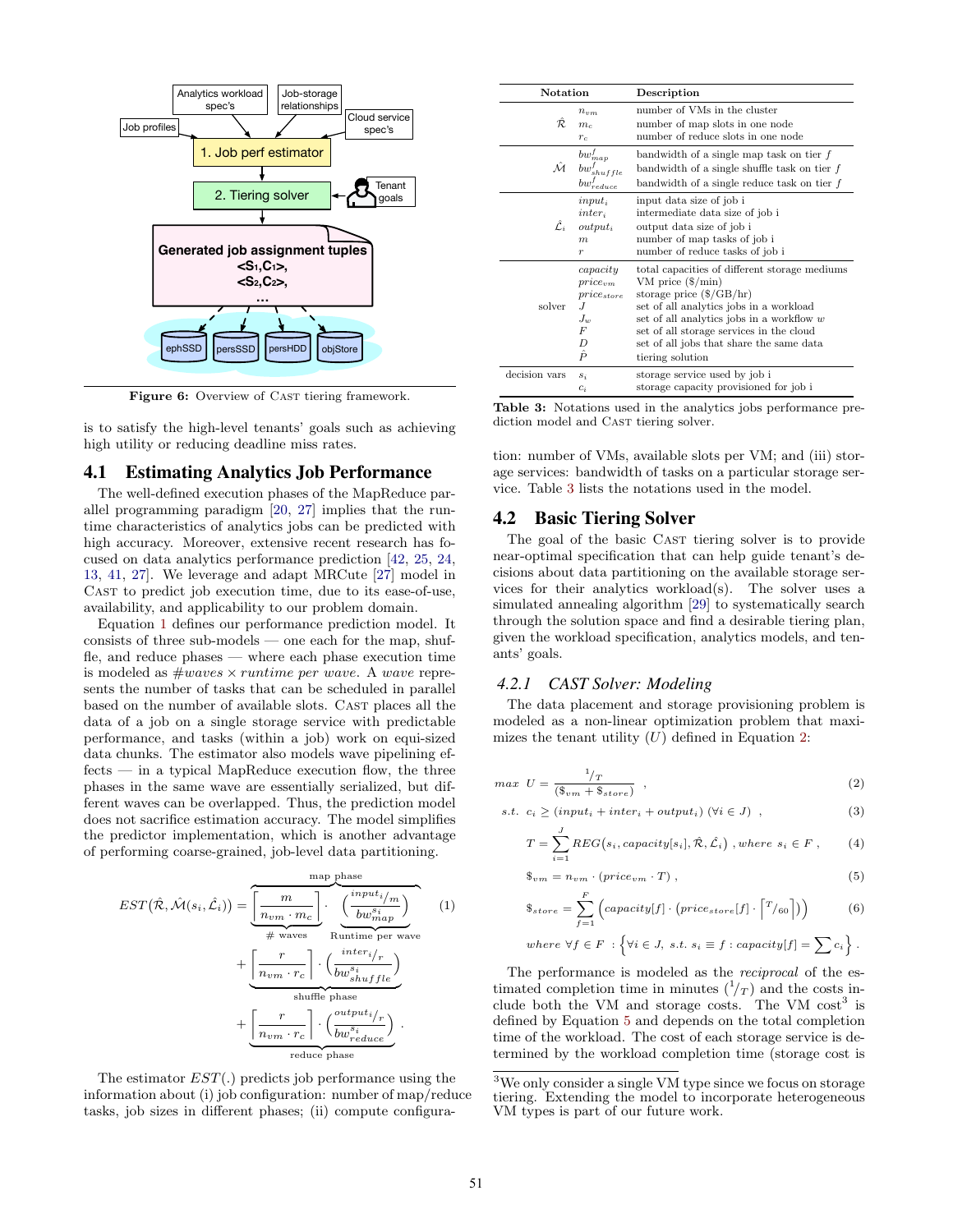charged on a hourly basis) and capacity provisioned for that service. The overall storage cost is obtained by aggregating the individual costs of each service (Equation [6\)](#page-6-5).

Equation [3](#page-6-6) defines the capacity constraint, which ensures that the storage capacity  $(c_i)$  provisioned for a job is sufficient to meet its requirements for all the phases (map, shuffle, reduce). We also consider intermediate data when determining aggregated capacity. For jobs, e.g., Sort, which have a selectivity factor of one, the intermediate data is of the same size as the input data. Others, such as inverted indexing, would require a large capacity for storing intermediate data as significant larger shuffle data is generated during the map phase [\[16\]](#page-11-29). The generic Equation [3](#page-6-6) accounts for all such scenarios and guarantees that the workload will not fail. Given a specific tiering solution, the estimated total completion time of the workload is defined by Equation [4.](#page-6-7) Since job performance in the cloud scales with capacity of some services, we use a regression model,  $REG(s_i, .)$ , to estimate the execution time. In every iteration of the solver, the regression function uses the storage service  $(s_i)$  assigned to a job in that iteration, the total provisioned capacity of that service for the entire workload, cluster information such as number of VMs and the estimated runtime based on Equation [1](#page-6-1) as parameters. After carefully considering multiple regression models, we find that a third degree polynomial-based cubic Hermite spline [\[30\]](#page-11-30) is a good fit for the applications and storage services considered in the paper. While we do not delve into details about the model, we show the accuracy of the splines in Figure [2.](#page-3-1) We also evaluate the accuracy of this regression model using a small workload in §[5.1.](#page-8-0)

# *4.2.2 CAST Solver: Algorithms*



<span id="page-7-0"></span>Greedy Algorithm We first attempt to perform data partitioning and placement using a simple greedy algorithm (Algorithm [1\)](#page-7-0). The algorithm takes the job information matrix  $J$  as the input and generates a tiering plan as follows. For each job in the workload, the utility (calculated using function  $Utility(.)$  is computed using Equation [1](#page-6-1) and Equation [2](#page-6-3) on each storage service. The tier that offers the highest utility is assigned to the job. As astute readers will observe, while this algorithm is straightforward to reason about and implement, it does not consider the impact of placement on other jobs in the workload. Furthermore, as we greedily make placement decisions on a per-job basis, the total provisioned capacity on a tier increases. Recall that the performance of some storage services scales with capacity. Thus, the tiering decisions for some jobs (for which placement has already been done) may no longer provide maximum utility. We evaluate the impact of these localized greedy decisions in §[5.1](#page-8-0).

#### Algorithm 2: Simulated Annealing Algorithm.



<span id="page-7-1"></span>Simulated Annealing-based Algorithm In order to overcome the limitations of the Greedy approach, we devise a simulated annealing [\[29\]](#page-11-28) based algorithm. The algorithm (Algorithm [2\)](#page-7-1) takes as input workload information  $(\hat{\mathcal{L}})$ , compute cluster configuration  $(\hat{\mathcal{R}})$ , and information about performance of analytics applications on different storage services  $(M)$  as defined in Table [3.](#page-6-2) Furthermore, the algorithm uses  $\ddot{P}_{init}$  as the initial tiering solution that is used to specify preferred regions in the search space. For example, the results from the greedy algorithm or the characteristics of analytics applications described in Table [2](#page-2-1) can be used to devise an initial placement.

The main goal of our algorithm is to find a near-optimal tiering plan for a given workload. In each iteration, we pick a randomly selected neighbor of the current solution  $(AllNeighbors(.)).$  If the selected neighbor yields better utility, it becomes the current best solution. Otherwise, in the function  $Accept(.)$ , we decide whether to move the search space towards the neighbor  $(\hat{P}_{neighbor})$  or keep it around the current solution  $(\hat{P}_{curr})$ . This is achieved by considering the difference between the utility of the current  $(U_{curr})$ and neighbor solutions  $(U_{neiahbor})$  and comparing it with a distance parameter, represented by  $temp_{curr}$ . In each iteration, the distance parameter is adjusted (decreased) by a  $Cooling(.)$  function. This helps in making the search narrower as iterations increase; reducing the probability of missing the maximum utility in the neighborhood of the search space.

# 4.3 Enhancements: CAST++

While the basic tiering solver improves tenant utility for general workloads, it is not able to leverage certain properties of analytics workloads. To this end, we design  $CAST_{++}$ , which enhances CAST by incorporating data reuse patterns and workflow awareness.

Enhancement 1: Data Reuse Pattern Awareness To incorporate data reuse patterns across jobs,  $C_AST_{++}$  ensures that all jobs that share the same input dataset have the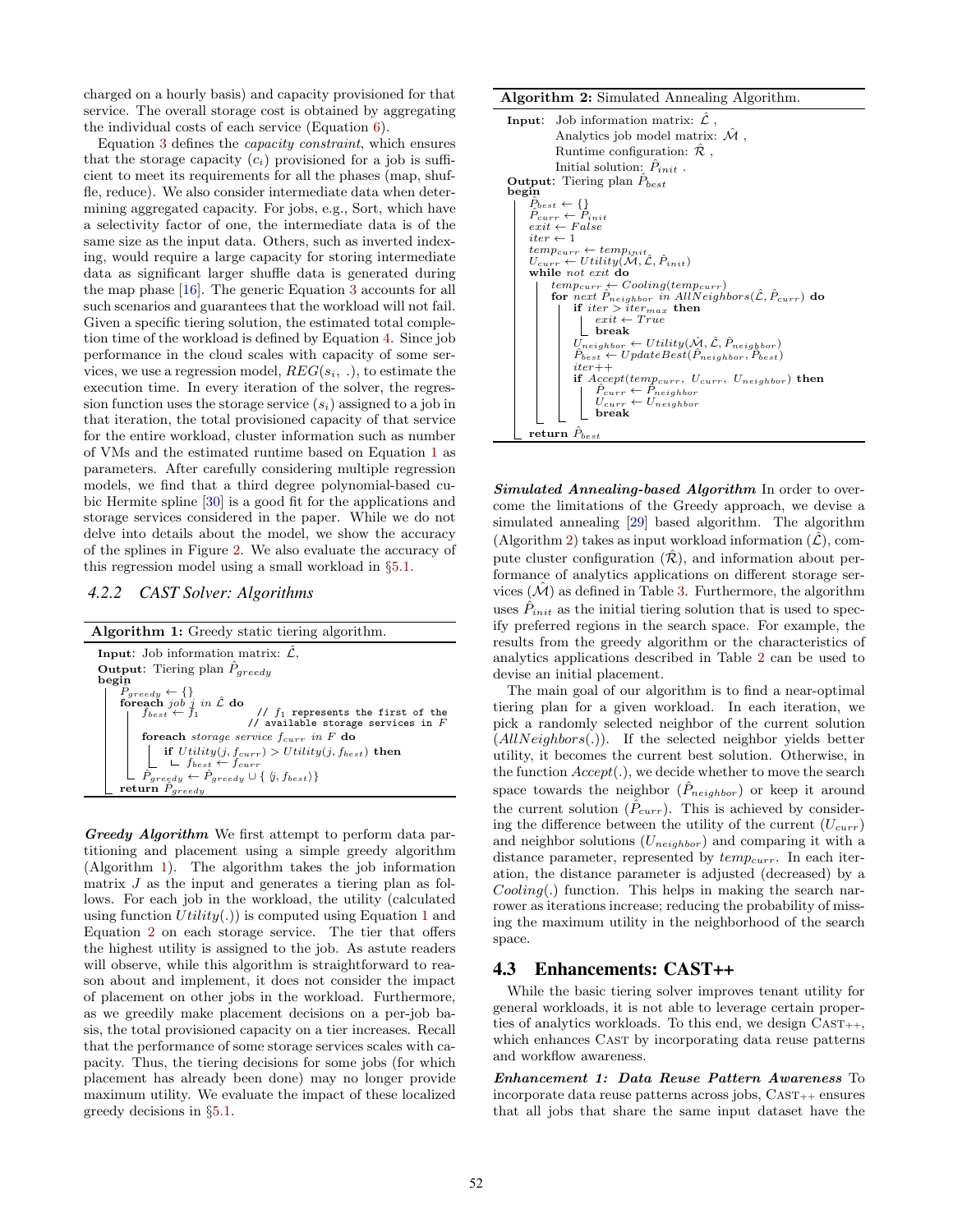same storage service allocated to them. This is captured by Constraint [7](#page-8-1) where D represents the set consisting of jobs sharing the input (partially or fully).

$$
s_i \equiv s_l \ (\forall i \in D, \mathbf{B} \neq l, \in D)
$$
\n
$$
where \ D = \{all \ jobs \ which \ share \ input \} \tag{7}
$$

Thus, even though individual jobs may have different storage tier preferences,  $CAST_{++}$  takes a global view with the goal to maximize overall tenant utility.

Enhancement 2: Workflow Awareness Prior research has shown that analytics workflows are usually associated with a tenant-defined deadline [\[33,](#page-11-17) [21\]](#page-11-15). For workloads with a mix of independent and inter-dependent jobs, the basic dependency-oblivious CAST may either increase the deadline miss rate or unnecessarily increase the costs, as we show in  $\S 3.1.3$  $\S 3.1.3$ . Hence, it is crucial for CAST<sub>++</sub> to handle workflows differently. To this end, we enhance the basic solver to consider the objective of minimizing the total monetary cost (Equation [8\)](#page-8-2) and introduce a constraint to enforce that the total estimated execution time meets the predefined deadline (Equation [9\)](#page-8-3). This is done for optimizing each workflow separately. Each workflow is represented as a Directed Acyclic Graph (DAG) where each vertex is a job and a directed edge represents a flow from one job to another (refer to Figure  $4(a)$ ).

$$
min \ \mathcal{S}_{total} = \mathcal{S}_{vm} + \mathcal{S}_{store} \ , \tag{8}
$$

$$
s.t. \sum_{i=1}^{J_w} REG(s_i, s_{i+1}, capacity[s_i], \hat{\mathcal{R}}, \hat{\mathcal{L}}) \leq deadline , \quad (9)
$$

$$
c_i \ge \sum_{i=1}^{J_w} \left( (s_{i-1} \ne s_i) \cdot input_i + inter_i \right) \tag{10}
$$

 $+(s_{i+1} \equiv s_i) \cdot output_i), where s_0 = \phi.$ 

Furthermore, Equation [10](#page-8-4) restricts the capacity constraint in Equation [3](#page-6-6) by incorporating inter-job dependencies. The updated approach only allocates capacity if the storage tier for the output of a job at the previous level is not the same as input storage tier of a job at the next level in the DAG. To realize this approach, we enhance Algorithm [2](#page-7-1) by replacing the next neighbor search  $(AllNeighbors(.))$  with a depthfirst traversal in the workflow DAG. This allows us to reduce the deadline miss rate.

# 5. EVALUATION

In this section, we present the evaluation of CAST and CAST<sub>++</sub> using a 400-core Hadoop cluster on Google Cloud. Each slave node in our testbed runs on a 16 vCPU n1 standard-16 VM as specified in §[3.](#page-2-0) We first evaluate the effectiveness of our approach in achieving the best tenant utility for a 100-job analytics workload with no job dependencies. Then, we examine the efficacy of  $C_AST_{++}$  in meeting user-specified deadlines.

# <span id="page-8-0"></span>5.1 Tenant Utility Improvement

### *5.1.1 Methodology*

We compare CAST against six storage configurations: four without tiering and two that employ greedy algorithm based static tiering. We generate a representative 100-job work-

<span id="page-8-5"></span>

| $_{\rm Bin}$ | $#$ Maps     | $%$ Jobs<br>at Facebook at Facebook | % Data sizes<br>at Facebook | $#$ Maps in<br>workload | $#$ Jobs in<br>workload |
|--------------|--------------|-------------------------------------|-----------------------------|-------------------------|-------------------------|
|              |              |                                     |                             |                         | 35                      |
| 2            | $1 - 10$     | 73%                                 | $0.1\%$                     | 5                       | 22                      |
| 3            |              |                                     |                             | 10                      | 16                      |
|              | $11 - 50$    | 13%                                 | $0.9\%$                     | 50                      | 13                      |
| 5            | $51 - 500$   | $7\%$                               | $4.5\%$                     | 500                     |                         |
| 6            | $501 - 3000$ | 4%                                  | 16.5%                       | 1,500                   |                         |
|              | > 3000       | 3%                                  | 78.1%                       | 3,000                   |                         |

<span id="page-8-1"></span>Table 4: Distribution of job sizes in Facebook traces and our synthesized workload.

load by sampling the input sizes from the distribution observed in production traces from a 3, 000-machine Hadoop deployment at Facebook [\[18\]](#page-11-1). We quantize the job sizes into 7 bins as listed in Table [4,](#page-8-5) to enable us to compare the dataset size distribution across different bins. The largest job in the Facebook traces has 158, 499 map tasks. Thus, we choose 3, 000 for the highest bin in our workload to ensure that our workload demands a reasonable load but is also manageable for our 400-core cluster. More than 99% of the total data in the cluster is touched by the large jobs that belong to bin 5, 6 and 7, which incur most of the storage cost. The aggregated data size for small jobs (with number of map tasks in the range  $1-10$ ) is only  $0.1\%$  of the total data size. The runtime for small jobs is not sensitive to the choice of storage tier. Therefore, we focus on the large jobs, which have enough number of mappers and reducers to fully utilize the cluster compute capacity during execution. Since there is a moderate amount of data reuse throughout the Facebook traces, we also incorporate this into our workload by having 15% of the jobs share the same input data. We assign the four job types listed in Table [2](#page-2-1) to this workload in a round-robin fashion to incorporate the different computation and I/O characteristics.

### <span id="page-8-6"></span><span id="page-8-4"></span><span id="page-8-3"></span><span id="page-8-2"></span>*5.1.2 Effectiveness for General Workload*

Figure [7](#page-9-0) shows the results for tenant utility, performance, cost and storage capacity distribution across four different storage services. We observe in Figure  $7(a)$  that CAST improves the tenant utility by 33.7% – 178% compared to the configurations with no explicit tiering, i.e., ephSSD 100%, persSSD 100%, persHDD 100% and objStore 100%. The best combination under CAST consists of 33% ephSSD, 31% persSSD, 16% persHDD and 20% objStore, as shown in Figure [7\(c\).](#page-9-2) persSSD achieves the highest tenant utility among the four non-tiered configurations, because persSSD is relatively fast and persistent. Though ephSSD provides the best I/O performance, it is not cost-efficient, since it uses the most expensive storage and requires objStore to serve as the backing store to provide data persistence, which incurs additional storage cost and also imposes data transfer overhead. This is why ephSSD 100% results in 14.3% longer runtime (300 minutes) compared to that under persSSD 100% (263 minutes) as shown in Figure [7\(b\).](#page-9-3)

The greedy algorithm cannot reach a global optimum because, at each iteration, placing a job in a particular tier can change the performance of that tier. This affects the  $Utility$ calculated and the selected tier for each job in all the previous iterations, but the greedy algorithm cannot update those selections to balance the trade-off between cost and performance. For completeness, we compare our approach with two versions of the greedy algorithm: Greedy exact-fit attempts to limit the cost by not over-provisioning extra storage space for workloads, while Greedy over-provisioned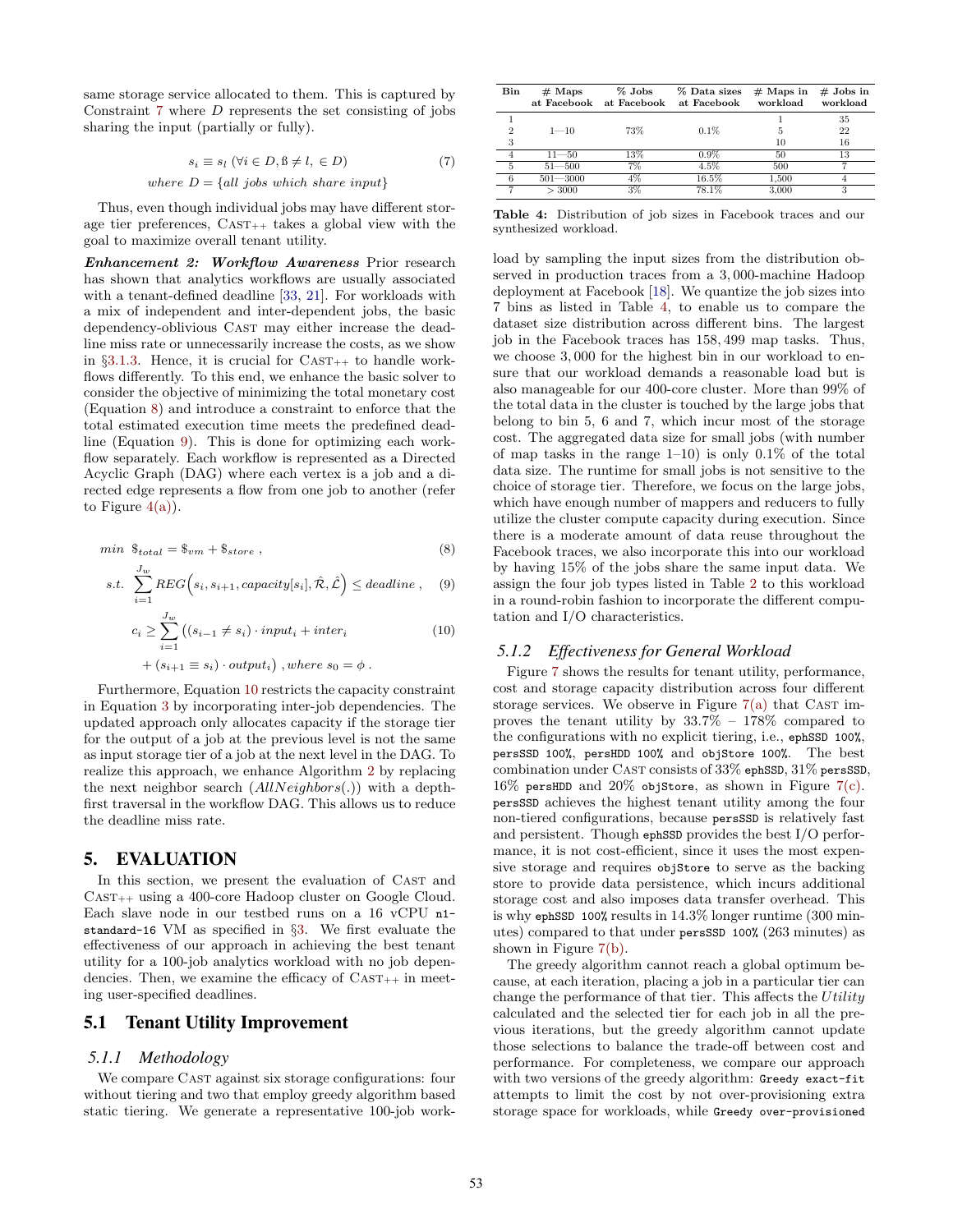<span id="page-9-1"></span><span id="page-9-0"></span>

<span id="page-9-3"></span><span id="page-9-2"></span>Figure 7: Effectiveness of CAST and CAST++ on workloads with reuse, observed for key storage configurations. Note: Greedy over-prov represents greedy over-provisioned. Tenant utility is normalized to that of the configuration from basic Cast.

will assign extra storage space as needed to reduce the completion time and improve performance.

The tenant utility of Greedy exact-fit is as poor as objStore 100%. This is because Greedy exact-fit only allocates just enough storage space without considering performance scaling. Greedy over-provisioned is able to outperform ephSSD 100%, persHDD 100% and objStore 100%, but performs slightly worse than persSSD 100%. This is because the approach significantly over-provisions persSSD and persHDD space to improve the runtime of the jobs. The tenant utility improvement under basic CAST is  $178\%$  and  $113.4\%$ , compared to Greedy exact-fit and Greedy over-provisioned, respectively.

### *5.1.3 Effectiveness for Data Reuse*

 $CAST_{++}$  outperforms all other configurations and further enhances the tenant utility of basic CAST by  $14.4\%$  (Figure  $7(a)$ ). This is due to the following reasons. (1)  $C_AST_{++}$ successfully improves the tenant utility by exploiting the characteristics of jobs and underlying tiers and tuning the capacity distribution. (2)  $CAST_{++}$  effectively detects data reuse across jobs to further improve the tenant utility by placing shared data in the fastest ephSSD, since we observe that in Figure [7\(c\)](#page-9-2) the capacity proportion under  $C_AST_{++}$ of objStore reduces by 42% and that of ephSSD increases by

<span id="page-9-4"></span>

Figure 8: Predicted runtime achieved using CAST's performance scaling regression model vs. runtime observed in experiments by varying the per-VM persSSD capacity. The workload runs on the same 400-core cluster as in §[5.1.2](#page-8-6).

 $29\%$ , compared to CAST. This is because  $\text{CAST}_{++}$  places jobs that share the data on ephSSD to amortize the data transfer cost from objStore.

# *5.1.4 Accuracy of the Regression Model*

Figure [8](#page-9-4) compares predicted runtime to observed runtime for a small workload consisting of 16 modest-sized jobs. The total dataset size of all jobs is 2 TB. Both the predicted and the observed runtime follow the same general trend, with an average prediction error of 7.9%, which demonstrates the accuracy of our cubic Hermite spline regression models. The margin of error is tolerable for our case, since the focus of CAST is to help tenants compare and choose among different tiering plans.

# 5.2 Meeting Workflow Deadlines

### *5.2.1 Methodology*

In our next set of experiments, we evaluate the ability of  $C_AST_{++}$  to meet workflow deadlines while minimizing cost. We compare  $\text{CAST}_{++}$  against four storage configurations without tiering and a fifth configuration from the basic, workflow-oblivious CAST. This experiment employs five workflows with a total of 31 analytics jobs, with the longest workflow consisting of 9 jobs. We focus on large jobs that fully utilize the test cluster's compute capacity.

We consider the completion time of a workflow to be the time between the start of its first job and the completion of its last job. The deadline of a workflow is a limit on this completion time, i.e., it must be less than or equal to the deadline. We set the deadline of the workflows between 15 – 40 minutes based on the job input sizes and the job types comprising each workflow. When a job of a workflow completes, its output is transferred to the input tier of the next job. The time taken for this cross-tier transfer is accounted as part of the workflow runtime by  $CAST_{++}$ . However, since CAST is not aware of the intra-workflow job dependencies (treating all currently running workflows as a combined set of jobs), Cast cannot account for this transfer cost.

### *5.2.2 Deadline Miss Rate vs. Cost*

Figure [9](#page-10-14) shows the miss rate of workflow deadlines for the studied configurations. The miss rate of a configuration is the fraction of deadlines missed while executing the workflows using that configuration.  $C_AST_{++}$  meets all the deadlines and incurs the lowest cost, comparable to that of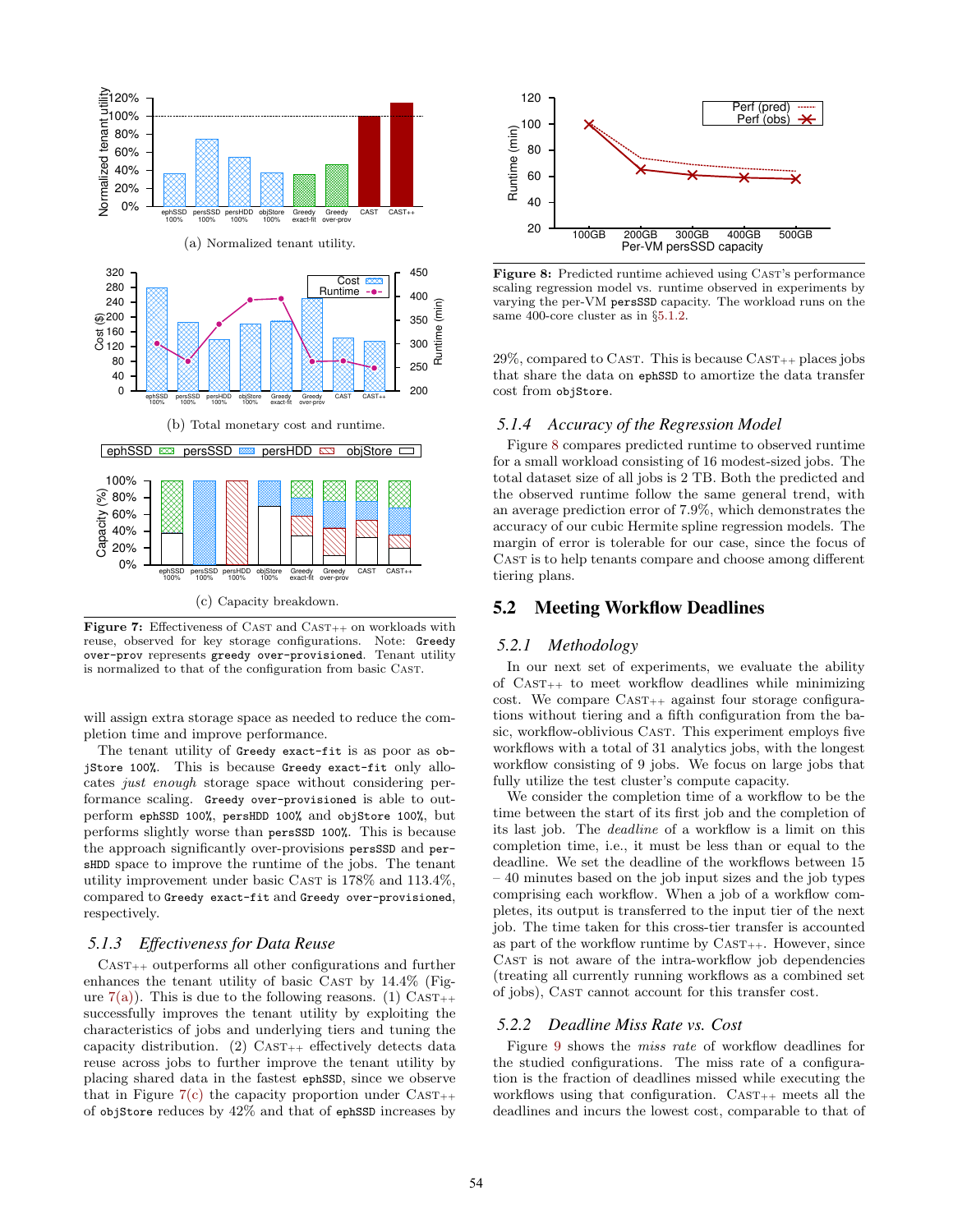<span id="page-10-14"></span>

**Figure 9:** Deadline miss rate and cost of  $C_AST_{++}$  compared to Cast and four non-tiered configurations.

persHDD that is the lowest-priced but the slowest tier and has a miss rate of 100%.

CAST misses  $60\%$  of the deadlines because of two reasons: (1) it selects slow tiers for several jobs in each workflow when trying to optimize for tenant utility; and (2) by not accounting for the cross-tier transfer time, it mis-predicts the workflow runtime. However, Cast incurs a lower cost compared to the non-tiered configurations, because it selects lower-priced tiers for many of the jobs.

Despite being the fastest tier, ephSSD misses 20% of the deadlines because of the need to fetch the input data for every workflow from objStore. persSSD misses 40% of the deadlines because it performs slightly worse than ephSSD for I/O intensive jobs. Finally, objStore misses all of the deadlines because it is slower than or as fast as persSSD. It incurs a higher cost because of the persSSD, which is needed for storing intermediate data.

In summary,  $CAST_{++}$  outperforms CAST as well as nontiered storage configurations in meeting workflow deadlines, and does so while minimizing the cost of running the workflows on the cloud cluster.

# 6. DISCUSSION

In the following, we discuss the applicability and limitations of our storage tiering solutions.

Analytics Workloads with Relatively Fixed and Stable Computations Analytics workloads are known to be fairly *stable* in terms of the number of types of applications. Recent analysis by Chen et. al. [\[18\]](#page-11-1) shows that a typical analytics workload consists of only a small number of common computation patterns in terms of analytics job types. For example, a variety of Hadoop workloads in Cloudera have four to eight unique types of jobs. Moreover, more than 90% of all jobs in one Cloudera cluster are Select, PigLatin and Insert [\[18\]](#page-11-1). These observations imply that a relatively fixed and stable set of analytics applications (or analytics kernels) can yield enough functionality for a range of analysis goals. Thus, optimizing the system for such applications, as in CAST, can significantly impact the data analytics field.

Dynamic vs. Static Storage Tiering Big data frameworks such as Spark [\[47\]](#page-11-31) and Impala [\[11\]](#page-10-15) have been used for real-time interactive analytics, where dynamic storage tiering is likely to be more beneficial. In contrast, our work focuses on traditional batch processing analytics with workloads exhibiting the characteristics identified above. Dynamic tiering requires more sophisticated fine-grained tasklevel scheduling mechanisms to effectively avoid the straggler issue. While dynamic tiering in our problem domain can help to some extent, our current tiering model adopts a simple yet effective coarse-grained tiering approach. We believe we have provided a first-of-its-kind storage tiering methodology for cloud-based analytics. In the future, we plan to enhance Cast to incorporate fine-grained dynamic tiering as well.

# 7. CONCLUSION

In this paper, we design CAST, a storage tiering framework that performs cloud storage allocation and data placement for analytics workloads to achieve high performance in a cost-effective manner. Cast leverages the performance and pricing models of cloud storage services and the heterogeneity of I/O patterns found in common analytics applications. An enhancement,  $C_AST_{++}$ , extends these capabilities to meet deadlines for analytics workflows while minimizing the cost. Our evaluation shows that compared to extant storage-characteristic-oblivious cloud deployment strategies,  $CAST_{++}$  can improve the performance by as much as 37.1% while reducing deployment costs by as much as 51.4%.

# 8. ACKNOWLEDGMENTS

We thank the anonymous reviewers for their valuable feedback that helped us improve the paper. We also thank Taha Hasan for helpful discussions on the idea in its early stages, and Krishnaraj K. Ravindranathan for help in improving the presentation. This work was sponsored in part by the NSF under Grants CNS-1405697 and CNS-1422788.

# <span id="page-10-2"></span>9. REFERENCES

- <span id="page-10-1"></span>[1] Amazon EMR. [http://aws.amazon.com/elasticmapr](http://aws.amazon.com/elasticmapreduce) [educe](http://aws.amazon.com/elasticmapreduce).
- <span id="page-10-12"></span>[2] Apache Hadoop. <http://hadoop.apache.org>.
- <span id="page-10-6"></span>[3] Apache Oozie. <http://oozie.apache.org>.
- [4] Azure Storage. [http://azure.microsoft.com/en-us/](http://azure.microsoft.com/en-us/services/storage) [services/storage](http://azure.microsoft.com/en-us/services/storage).
- <span id="page-10-5"></span>[5] EC2 Storage. [http://docs.aws.amazon.com/AWSEC2/](http://docs.aws.amazon.com/AWSEC2/latest/UserGuide/Storage.html) [latest/UserGuide/Storage.html](http://docs.aws.amazon.com/AWSEC2/latest/UserGuide/Storage.html).
- <span id="page-10-0"></span>[6] Google Cloud Pricing. [https://cloud.google.com/co](https://cloud.google.com/compute/#pricing) [mpute/#pricing](https://cloud.google.com/compute/#pricing).
- <span id="page-10-11"></span>[7] Google Cloud Storage Connector for Hadoop. [https:/](https://cloud.google.com/hadoop/google-cloud-storage-connector) [/cloud.google.com/hadoop/google-cloud-storage](https://cloud.google.com/hadoop/google-cloud-storage-connector)[connector](https://cloud.google.com/hadoop/google-cloud-storage-connector).
- <span id="page-10-3"></span>[8] Hadoop on Google Compute Engine. [https://cloud.](https://cloud.google.com/solutions/hadoop) [google.com/solutions/hadoop](https://cloud.google.com/solutions/hadoop).
- <span id="page-10-9"></span>[9] HDFS-2832. [https://issues.apache.org/jira/brow](https://issues.apache.org/jira/browse/HDFS-2832) [se/HDFS-2832](https://issues.apache.org/jira/browse/HDFS-2832).
- <span id="page-10-7"></span>[10] HP Cloud Storage. [http://www.hpcloud.com/product](http://www.hpcloud.com/products-services/storage-cdn) [s-services/storage-cdn](http://www.hpcloud.com/products-services/storage-cdn).
- <span id="page-10-15"></span><span id="page-10-4"></span>[11] Impala. <http://impala.io>.
- [12] Microsoft Azure HDInsight. [http://azure.microsoft](http://azure.microsoft.com/en-us/services/hdinsight) [.com/en-us/services/hdinsight](http://azure.microsoft.com/en-us/services/hdinsight).
- <span id="page-10-13"></span>[13] Mumak: MapReduce Simulator. [https://issues.apa](https://issues.apache.org/jira/browse/MAPREDUCE-728) [che.org/jira/browse/MAPREDUCE-728](https://issues.apache.org/jira/browse/MAPREDUCE-728).
- <span id="page-10-10"></span>[14] C. Albrecht, A. Merchant, M. Stokely, M. Waliji, F. Labelle, N. Coehlo, X. Shi, and C. E. Schrock. Janus: Optimal flash provisioning for cloud storage workloads. In Proceedings of USENIX ATC 2013.
- <span id="page-10-8"></span>[15] G. Ananthanarayanan, A. Ghodsi, A. Warfield, D. Borthakur, S. Kandula, S. Shenker, and I. Stoica.